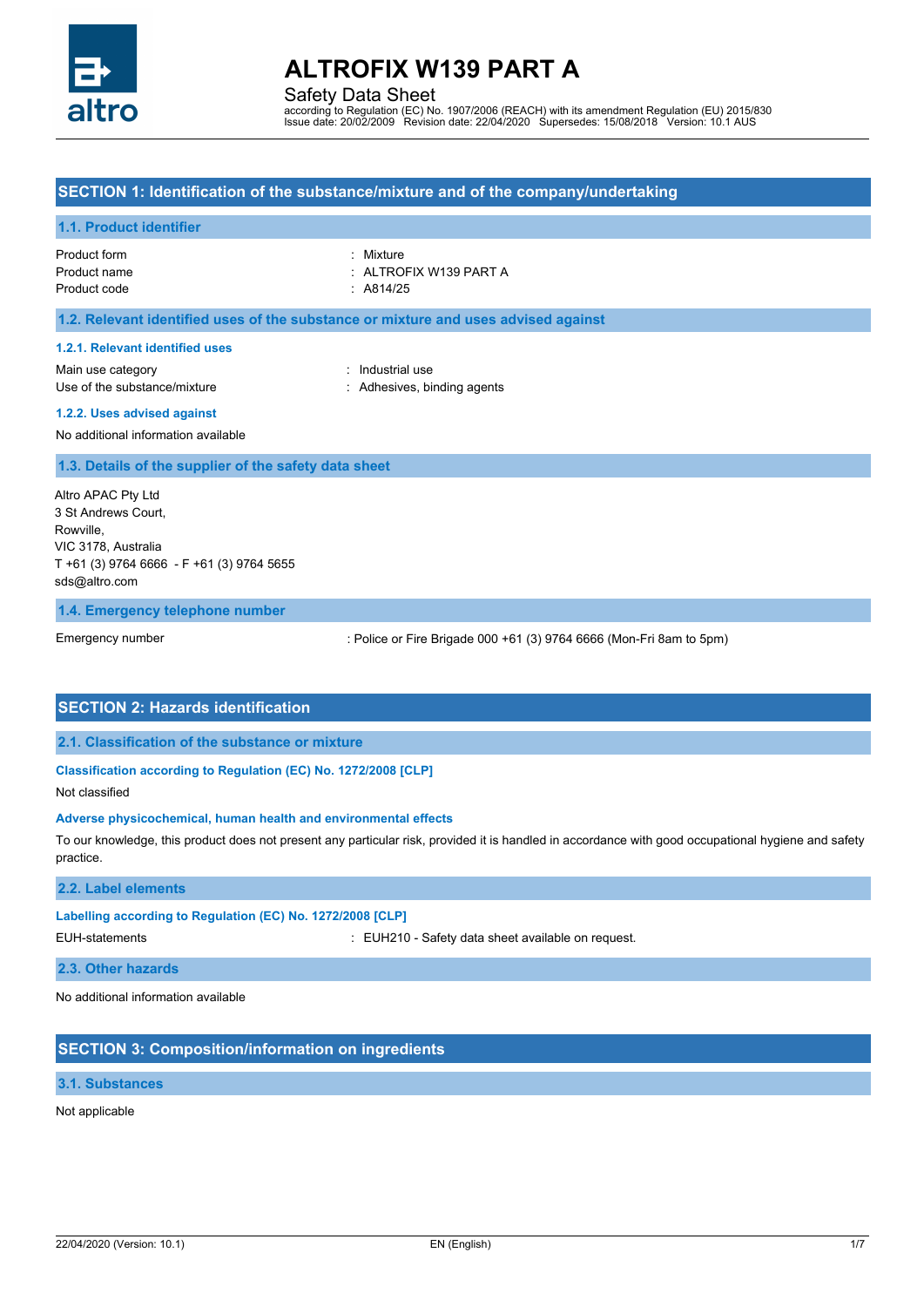# Safety Data Sheet

according to Regulation (EC) No. 1907/2006 (REACH) with its amendment Regulation (EU) 2015/830

# **3.2. Mixtures**

| <b>Name</b>                                                | <b>Product identifier</b>                         | $\frac{9}{6}$ | <b>Classification according to</b><br><b>Regulation (EC) No.</b><br>1272/2008 [CLP] |
|------------------------------------------------------------|---------------------------------------------------|---------------|-------------------------------------------------------------------------------------|
| HYDROCARBONS, C10-C12, ISOALKANES, <2%<br><b>AROMATICS</b> | (EC-No.) 923-037-2<br>(REACH-no) 01-2119471991-29 | $1 - 5$       | Flam. Lig. 3, H226<br>Asp. Tox. 1, H304<br>Aquatic Chronic 2, H411                  |

Full text of H-statements: see section 16

# **SECTION 4: First aid measures**

| 4.1. Description of first aid measures                                                                                                                     |                                                                                                                                                                                                             |
|------------------------------------------------------------------------------------------------------------------------------------------------------------|-------------------------------------------------------------------------------------------------------------------------------------------------------------------------------------------------------------|
| First-aid measures after inhalation<br>First-aid measures after skin contact<br>First-aid measures after eye contact<br>First-aid measures after ingestion | : Remove person to fresh air and keep comfortable for breathing.<br>: Wash skin with plenty of water.<br>: Rinse eyes with water as a precaution.<br>: Call a poison center or a doctor if you feel unwell. |
| 4.2. Most important symptoms and effects, both acute and delayed                                                                                           |                                                                                                                                                                                                             |

Symptoms/effects **included in the symptoms/effects** incomponent a significant hazard under anticipated conditions of normal use.

# **4.3. Indication of any immediate medical attention and special treatment needed**

Treat symptomatically.

| <b>SECTION 5: Firefighting measures</b>                    |                                                                                                                                           |  |  |
|------------------------------------------------------------|-------------------------------------------------------------------------------------------------------------------------------------------|--|--|
| 5.1. Extinguishing media                                   |                                                                                                                                           |  |  |
| Suitable extinguishing media                               | : Water spray. Dry powder. Foam. Carbon dioxide.                                                                                          |  |  |
| 5.2. Special hazards arising from the substance or mixture |                                                                                                                                           |  |  |
| Hazardous decomposition products in case of fire           | : Toxic fumes may be released.                                                                                                            |  |  |
| <b>5.3. Advice for firefighters</b>                        |                                                                                                                                           |  |  |
| Protection during firefighting                             | Do not attempt to take action without suitable protective equipment. Self-contained<br>breathing apparatus. Complete protective clothing. |  |  |

| <b>SECTION 6: Accidental release measures</b>                            |                                                                                                                                                                |  |  |  |
|--------------------------------------------------------------------------|----------------------------------------------------------------------------------------------------------------------------------------------------------------|--|--|--|
| 6.1. Personal precautions, protective equipment and emergency procedures |                                                                                                                                                                |  |  |  |
| General measures                                                         | : Clean up any spills as soon as possible, using an absorbent material to collect it.                                                                          |  |  |  |
| 6.1.1. For non-emergency personnel                                       |                                                                                                                                                                |  |  |  |
| Protective equipment<br><b>Emergency procedures</b>                      | : Wear recommended personal protective equipment.<br>: Ventilate spillage area.                                                                                |  |  |  |
| 6.1.2. For emergency responders                                          |                                                                                                                                                                |  |  |  |
| Protective equipment                                                     | : Do not attempt to take action without suitable protective equipment. For further information<br>refer to section 8: "Exposure controls/personal protection". |  |  |  |
| <b>Emergency procedures</b>                                              | : Ventilate area.                                                                                                                                              |  |  |  |
| <b>6.2. Environmental precautions</b>                                    |                                                                                                                                                                |  |  |  |
| Avoid release to the environment.                                        |                                                                                                                                                                |  |  |  |
| 6.3. Methods and material for containment and cleaning up                |                                                                                                                                                                |  |  |  |
| For containment                                                          | : Absorb spilled material with sand or earth.                                                                                                                  |  |  |  |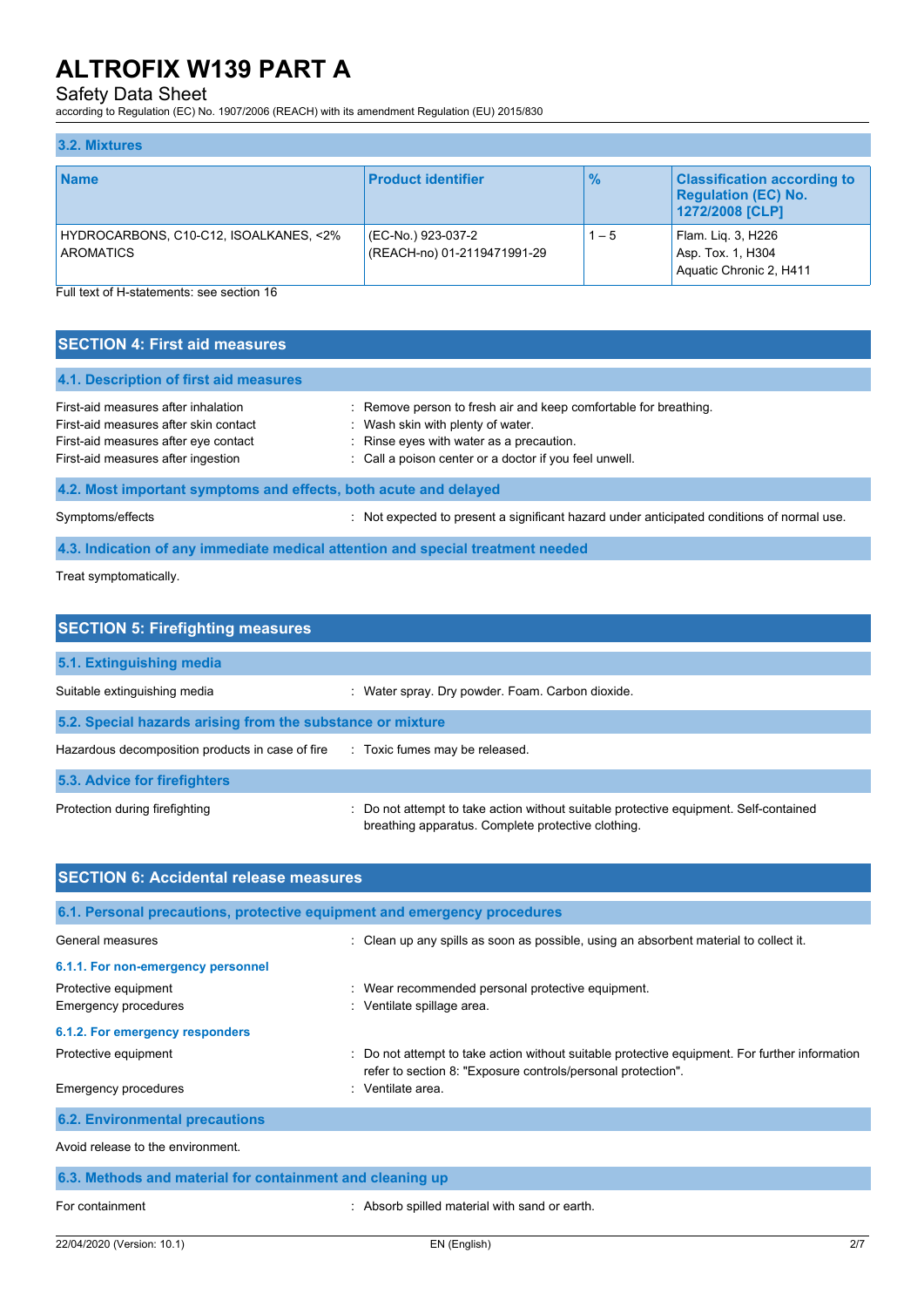# Safety Data Sheet

according to Regulation (EC) No. 1907/2006 (REACH) with its amendment Regulation (EU) 2015/830

| Methods for cleaning up | . Take up liquid spill into absorbent material.                 |
|-------------------------|-----------------------------------------------------------------|
| Other information       | : Dispose of materials or solid residues at an authorized site. |

# **6.4. Reference to other sections**

For further information refer to section 13.

| <b>SECTION 7: Handling and storage</b>                                                                                                        |                                                                                                                                                                                                                                                                                                                                                                           |
|-----------------------------------------------------------------------------------------------------------------------------------------------|---------------------------------------------------------------------------------------------------------------------------------------------------------------------------------------------------------------------------------------------------------------------------------------------------------------------------------------------------------------------------|
|                                                                                                                                               |                                                                                                                                                                                                                                                                                                                                                                           |
| 7.1. Precautions for safe handling                                                                                                            |                                                                                                                                                                                                                                                                                                                                                                           |
| Precautions for safe handling<br>Hygiene measures                                                                                             | : Ensure good ventilation of the work station. Wear personal protective equipment.<br>: Do not eat, drink or smoke when using this product. Always wash hands after handling the<br>product.                                                                                                                                                                              |
| 7.2. Conditions for safe storage, including any incompatibilities                                                                             |                                                                                                                                                                                                                                                                                                                                                                           |
| <b>Technical measures</b><br>Storage conditions<br>Incompatible products<br>Storage area<br>Special rules on packaging<br>Packaging materials | : Comply with applicable regulations.<br>: Store in a well-ventilated place. Keep cool.<br>: Oxidizing agent. Strong acids.<br>: Store away from heat. Store in a well-ventilated place.<br>: Keep only in original container. Store in a closed container.<br>: Keep only in the original container in a cool, well-ventilated place away from combustible<br>materials. |

| 7.3. Specific end use(s) |  |
|--------------------------|--|
|                          |  |

No additional information available

| <b>SECTION 8: Exposure controls/personal protection</b>                                                                                     |  |  |
|---------------------------------------------------------------------------------------------------------------------------------------------|--|--|
| 8.1. Control parameters                                                                                                                     |  |  |
| <b>Monitoring methods</b>                                                                                                                   |  |  |
| Monitoring methods<br>Workplace exposure - General requirements for the performance of procedures for the<br>measurement of chemical agents |  |  |
| 8.2. Exposure controls                                                                                                                      |  |  |

# **Appropriate engineering controls:**

Ensure good ventilation of the work station.

| Hand protection:         |                      |                        |                |                    |                   |
|--------------------------|----------------------|------------------------|----------------|--------------------|-------------------|
| <b>Protective gloves</b> |                      |                        |                |                    |                   |
| Type                     | <b>Material</b>      | Permeation             | Thickness (mm) | <b>Penetration</b> | <b>Standard</b>   |
| Reusable gloves          | Nitrile rubber (NBR) | $4$ ( $> 120$ minutes) | 0.35           | 1 (< 4.0)          | <b>EN ISO 374</b> |

| <b>Eye protection:</b> |                |                        |                 |
|------------------------|----------------|------------------------|-----------------|
| Safety glasses         |                |                        |                 |
| Type                   | <b>Use</b>     | <b>Characteristics</b> | <b>Standard</b> |
| Safety glasses         | <b>Droplet</b> | With side shields      | EN 166          |
|                        |                |                        |                 |

| Skin and body protection:         |  |
|-----------------------------------|--|
| Wear suitable protective clothing |  |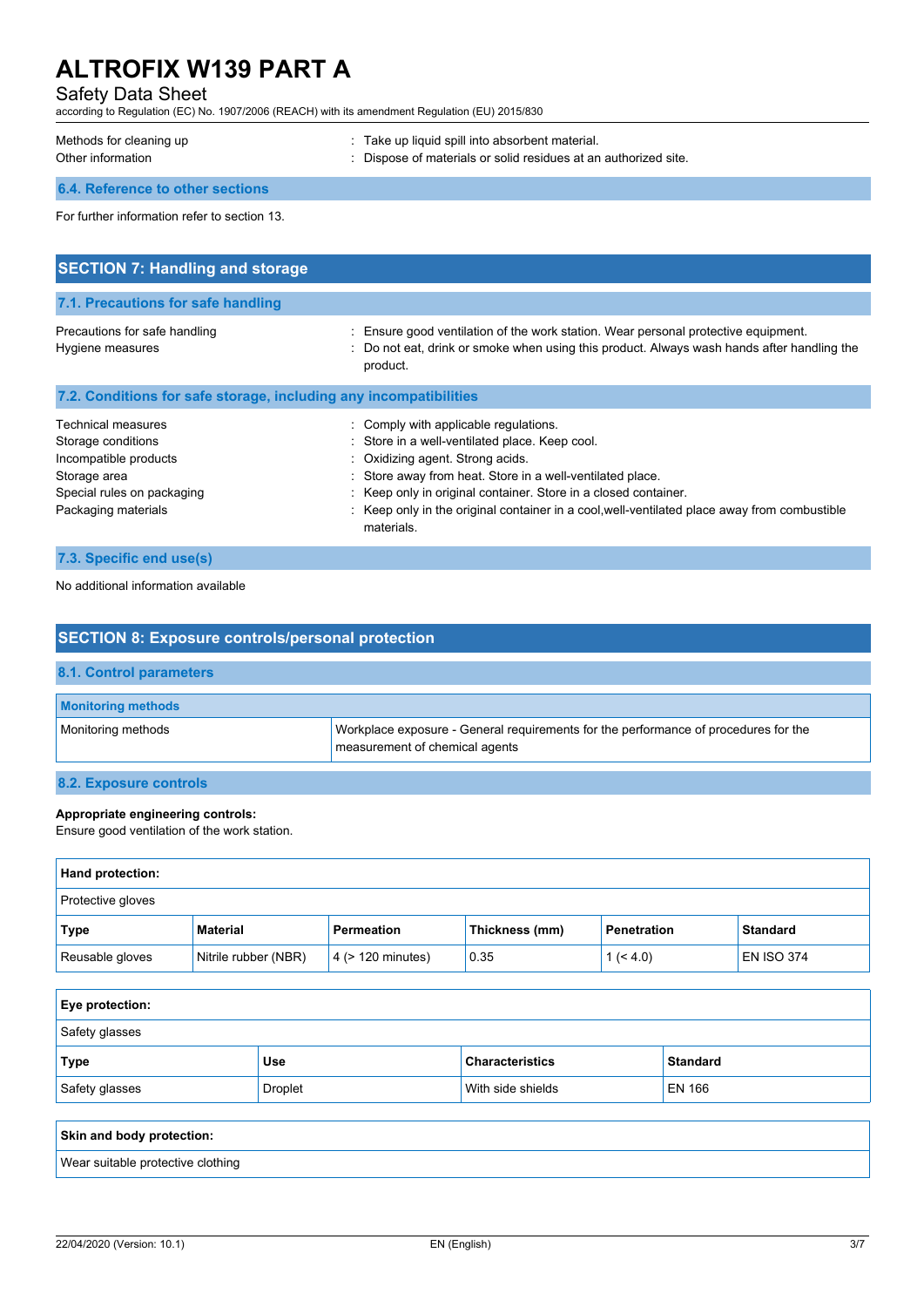# Safety Data Sheet

according to Regulation (EC) No. 1907/2006 (REACH) with its amendment Regulation (EU) 2015/830

| Type                  | Standard         |
|-----------------------|------------------|
| Tyvek® Gown/Coveralls | EN 1073, EN 1149 |

# **Respiratory protection:**

In case of insufficient ventilation, wear suitable respiratory equipment

## **Personal protective equipment symbol(s):**



#### **Environmental exposure controls:**

Avoid release to the environment.

# **SECTION 9: Physical and chemical properties**

# **9.1. Information on basic physical and chemical properties**

| Physical state                                  | Liquid                       |
|-------------------------------------------------|------------------------------|
| Colour                                          | Beige.                       |
| Odour                                           | Barely perceptible odour.    |
| Odour threshold                                 | No data available            |
| рH                                              | No data available            |
| Relative evaporation rate (butylacetate=1)      | No data available            |
| Melting point                                   | Not applicable               |
| Freezing point                                  | No data available            |
| Boiling point                                   | No data available            |
| Flash point                                     | > 200 °C                     |
| Auto-ignition temperature                       | No data available            |
| Decomposition temperature                       | No data available            |
| Flammability (solid, gas)                       | Not applicable               |
| Vapour pressure                                 | No data available            |
| Relative vapour density at 20 °C                | No data available            |
| Relative density                                | $1.6 - 1.8$ @ 20'C           |
| Solubility                                      | No data available            |
| Partition coefficient n-octanol/water (Log Pow) | No data available            |
| Viscosity, kinematic                            | No data available            |
| Viscosity, dynamic                              | <b>Highly Viscous Liquid</b> |
| Explosive properties                            | No data available            |
| Oxidising properties                            | No data available            |
| <b>Explosive limits</b>                         | No data available            |
|                                                 |                              |

## **9.2. Other information**

No additional information available

# **SECTION 10: Stability and reactivity**

#### **10.1. Reactivity**

The product is non-reactive under normal conditions of use, storage and transport.

# **10.2. Chemical stability**

Stable under normal conditions.

**10.3. Possibility of hazardous reactions**

No dangerous reactions known under normal conditions of use.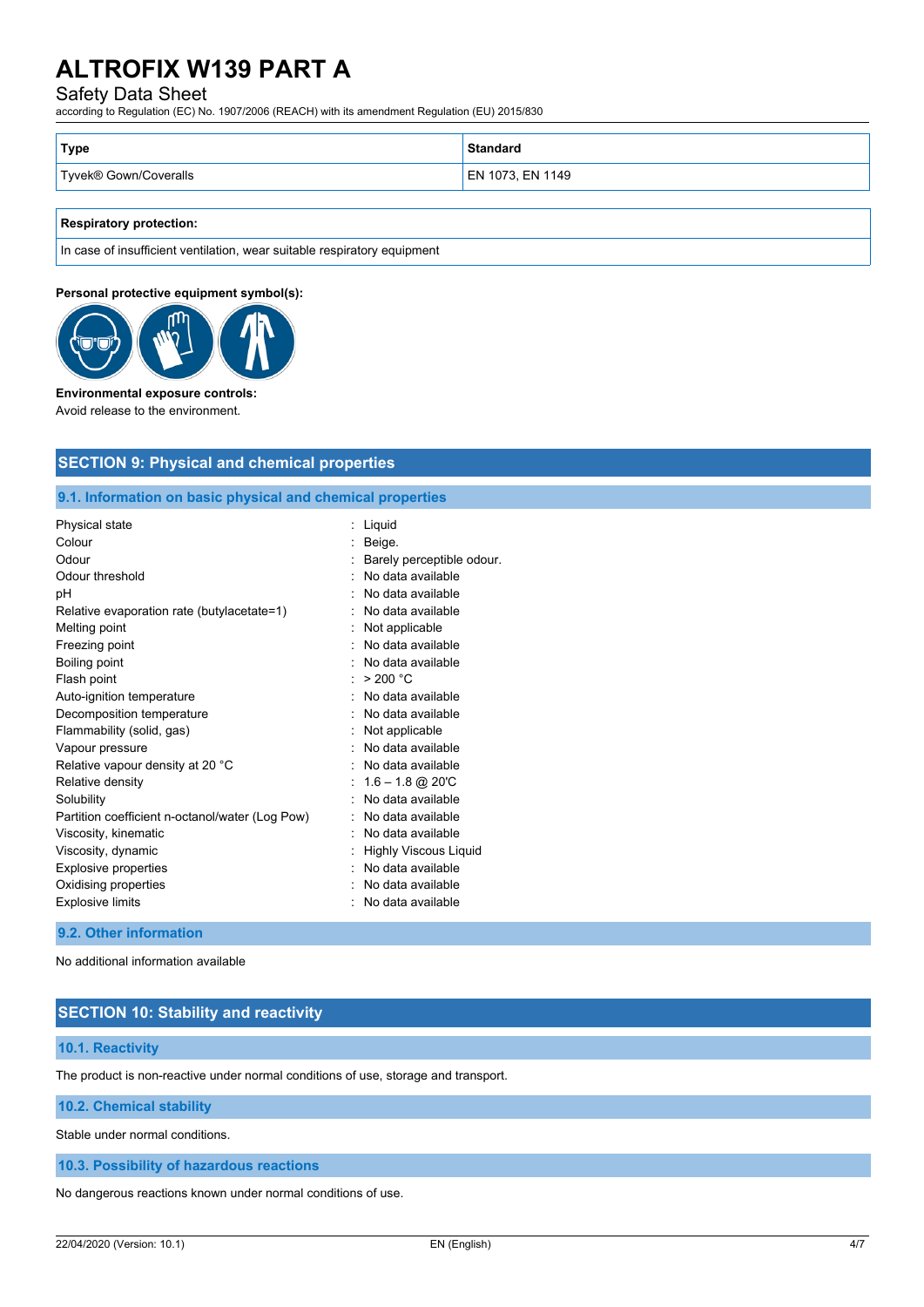Safety Data Sheet

according to Regulation (EC) No. 1907/2006 (REACH) with its amendment Regulation (EU) 2015/830

# **10.4. Conditions to avoid**

None under recommended storage and handling conditions (see section 7).

#### **10.5. Incompatible materials**

No additional information available

**10.6. Hazardous decomposition products**

Under normal conditions of storage and use, hazardous decomposition products should not be produced.

| <b>SECTION 11: Toxicological information</b>                                                                              |                                                                              |  |  |
|---------------------------------------------------------------------------------------------------------------------------|------------------------------------------------------------------------------|--|--|
| 11.1. Information on toxicological effects                                                                                |                                                                              |  |  |
| Acute toxicity (oral)<br>Acute toxicity (dermal)<br>Acute toxicity (inhalation)                                           | : Not classified<br>: Not classified<br>: Not classified                     |  |  |
| <b>HYDROCARBONS, C10-C12, ISOALKANES, &lt;2% AROMATICS</b>                                                                |                                                                              |  |  |
| LD50 oral rat                                                                                                             | > 5000 mg/kg                                                                 |  |  |
| LD50 dermal                                                                                                               | > 5000 mg/kg                                                                 |  |  |
| Skin corrosion/irritation<br>Serious eye damage/irritation<br>Respiratory or skin sensitisation<br>Germ cell mutagenicity | : Not classified<br>: Not classified<br>: Not classified<br>: Not classified |  |  |
| Carcinogenicity                                                                                                           | : Not classified                                                             |  |  |
| Reproductive toxicity                                                                                                     | : Not classified                                                             |  |  |

| STOT-single exposure   | · Not classified |
|------------------------|------------------|
| STOT-repeated exposure | . Not classified |
| Aspiration hazard      | · Not classified |

| <b>SECTION 12: Ecological information</b>                                              |                                                                                                                            |
|----------------------------------------------------------------------------------------|----------------------------------------------------------------------------------------------------------------------------|
| 12.1. Toxicity                                                                         |                                                                                                                            |
| Ecology - general                                                                      | : The product is not considered harmful to aquatic organisms nor to cause long-term adverse<br>effects in the environment. |
| Hazardous to the aquatic environment, short-term<br>(acute)                            | : Not classified                                                                                                           |
| Hazardous to the aquatic environment, long-term<br>(chronic)<br>Not rapidly degradable | : Not classified                                                                                                           |

| <b>HYDROCARBONS, C10-C12, ISOALKANES, &lt;2% AROMATICS</b> |                                               |  |
|------------------------------------------------------------|-----------------------------------------------|--|
| LC50 fish 1                                                | $> 1000$ mg/l                                 |  |
| EC50 other aquatic organisms 1                             | $> 1000$ mg/l                                 |  |
| 12.2. Persistence and degradability                        |                                               |  |
| <b>ALTROFIX W139 PART A</b>                                |                                               |  |
| Persistence and degradability                              | Biodegradability in water: no data available. |  |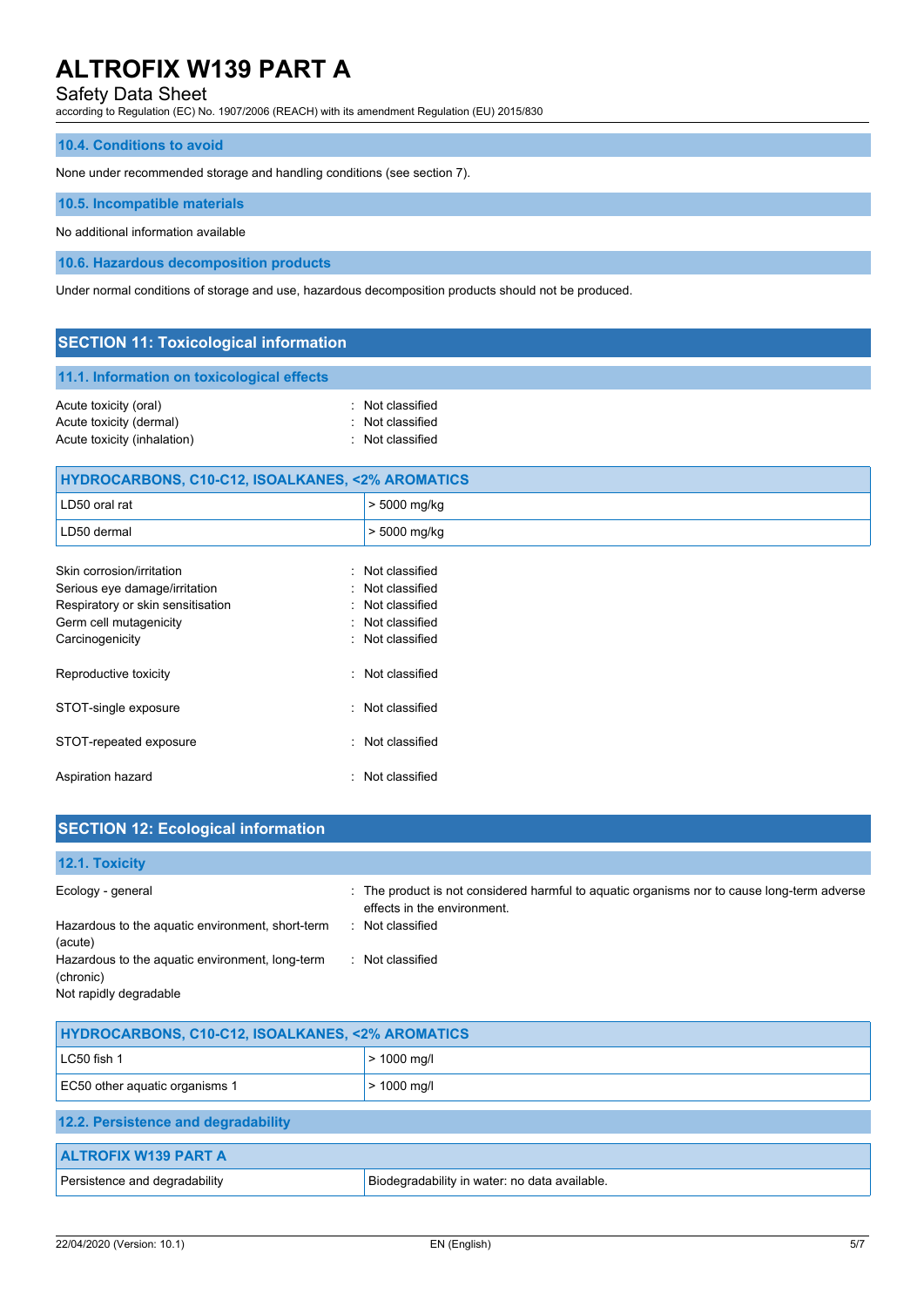# Safety Data Sheet

according to Regulation (EC) No. 1907/2006 (REACH) with its amendment Regulation (EU) 2015/830

| 12.3. Bioaccumulative potential          |                                    |  |  |
|------------------------------------------|------------------------------------|--|--|
| <b>ALTROFIX W139 PART A</b>              |                                    |  |  |
| Bioaccumulative potential                | No bioaccumulation data available. |  |  |
| 12.4. Mobility in soil                   |                                    |  |  |
| No additional information available      |                                    |  |  |
| 12.5. Results of PBT and vPvB assessment |                                    |  |  |
| No additional information available      |                                    |  |  |
| 12.6. Other adverse effects              |                                    |  |  |
| No additional information available      |                                    |  |  |

| <b>SECTION 13: Disposal considerations</b> |                                                                                                                                                           |
|--------------------------------------------|-----------------------------------------------------------------------------------------------------------------------------------------------------------|
| 13.1. Waste treatment methods              |                                                                                                                                                           |
| Regional legislation (waste)               | : Disposal must be done according to official regulations.                                                                                                |
| Waste treatment methods                    | : Dispose of contents/container in accordance with licensed collector's sorting instructions.                                                             |
| Product/Packaging disposal recommendations | : a licensed hazardous-waste disposal contractor or collection site except for empty clean<br>containers which can be disposed of as non-hazardous waste. |
| European List of Waste (LoW) code          | : 08 04 10 - waste adhesives and sealants other than those mentioned in 08 04 09                                                                          |

# **SECTION 14: Transport information**

#### In accordance with ADR / RID / IMDG / IATA / ADN

| <b>ADR</b>                             | <b>IMDG</b>   | <b>IATA</b>   | <b>ADN</b>    | <b>RID</b>    |
|----------------------------------------|---------------|---------------|---------------|---------------|
| 14.1. UN number                        |               |               |               |               |
| Not regulated                          | Not regulated | Not regulated | Not regulated | Not regulated |
| 14.2. UN proper shipping name          |               |               |               |               |
| Not regulated                          | Not regulated | Not regulated | Not regulated | Not regulated |
| 14.3. Transport hazard class(es)       |               |               |               |               |
| Not regulated                          | Not regulated | Not regulated | Not regulated | Not regulated |
| 14.4. Packing group                    |               |               |               |               |
| Not regulated                          | Not regulated | Not regulated | Not regulated | Not regulated |
| <b>14.5. Environmental hazards</b>     |               |               |               |               |
| Not regulated                          | Not regulated | Not regulated | Not regulated | Not regulated |
| No supplementary information available |               |               |               |               |

**14.6. Special precautions for user**

**Overland transport** Not regulated **Transport by sea** Not regulated **Air transport** Not regulated **Inland waterway transport** Not regulated **Rail transport** Not regulated